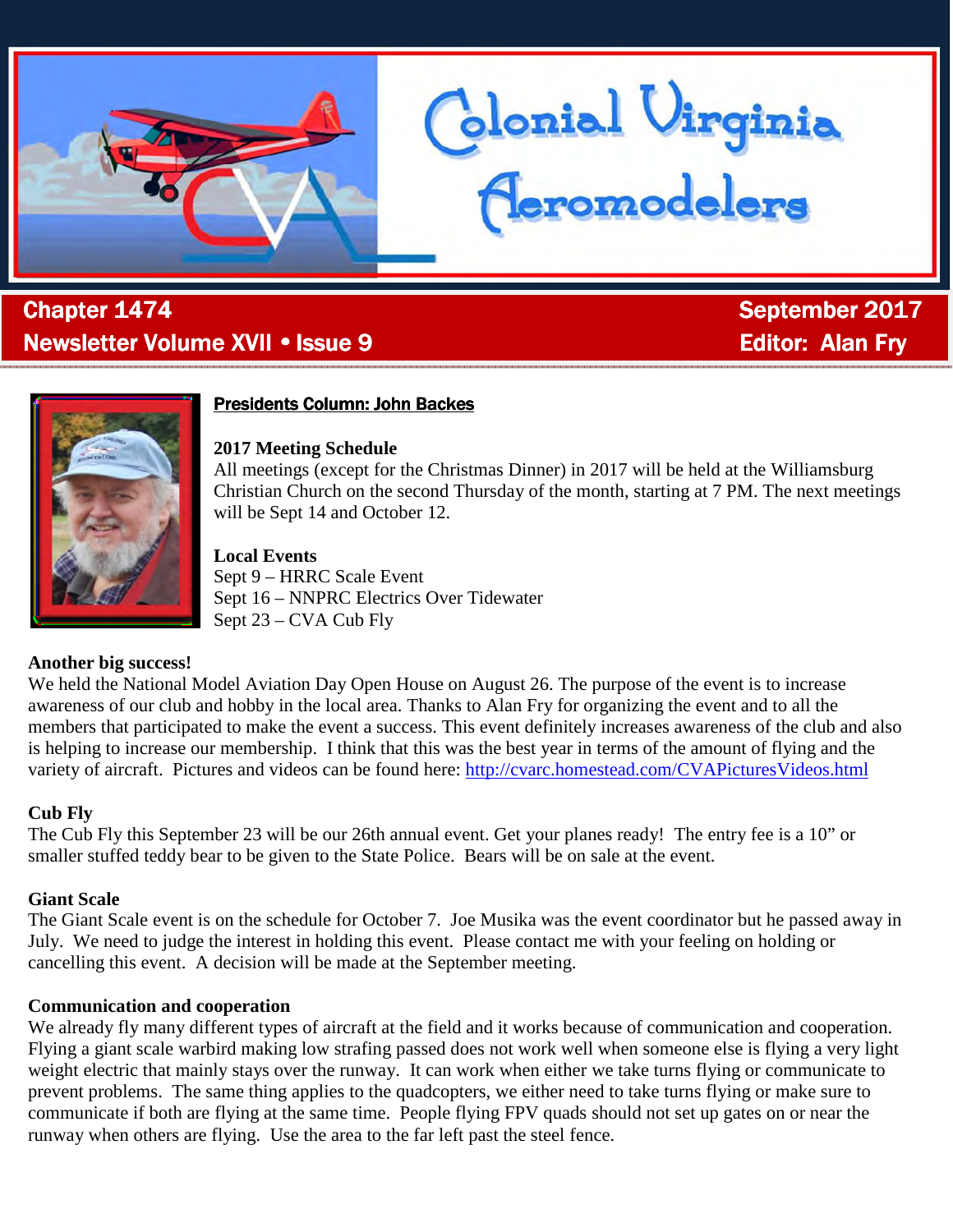#### **Elections**

The elections will be held during the September meeting. All current officers have agreed to continue if elected. Nominations from the floor will be accepted prior to the election.

## **Budget**

The budget must be submitted for approval at the October meeting. If you have any suggestions for changes in the budget please contact an officer after the election.

#### **Christmas Dinner**

It is time to start thinking about where we want to go. If you have any ideas, please do the preliminary research. We probably need to make a decision at the October meeting.

**Contact Me**  Phone: 757-876-1241 Email: jb753@cox.net Address: 8630 Diascund Road, Lanexa, Va. 23089



# Secretary's Report: By Richard Brown

CVA Meeting Minutes 08-10-17

The August 10, 2017 meeting, was held at the Williamsburg Christian church, was called to order by the President at 7:00pm with 10 members present. The President announced the minutes of the July meeting that were published in the corresponding newsletter. A motion was made to approve the minutes as published. The motion was seconded, a vote taken and approved unanimously.

## **Treasurer's Report**

Jon Person reviewed the financial status of the regular budget and the mower budget. The major expense for this month was for a replacement weed wacker.

#### **Site Improvements**

In preparation for National Model Aviation Day, (August 26, 2017), the field will be mowed on Thursday (8/24). Setup for the event will be the following day (8/25). Volunteers needed for both days and for National Model Airplane Day. Contact Alan Fry if you are interested.

## **Activities**

- August 26 CVA: National Model Aviation Day
- September 2 NNPRC: Prop Busters FPV
- September 16 NNPRC: Electrics Over Tidewater
- September 23 CVA: Cub Fly-In
- October 7 CVA: Giant Scale
- October 14 CVA: Warbirds Over Williamsburg
- October 21 CVA: Fall Picnic and FPV Racing

## **National Model Aircraft Day Notes**

- No free standing tents in the area of the posts for hanging tarps.
- No free standing tents in front of the bleachers or between the iron fence sections
- Looking for tents for spectators. If you have any extra free standing tents, bring them along.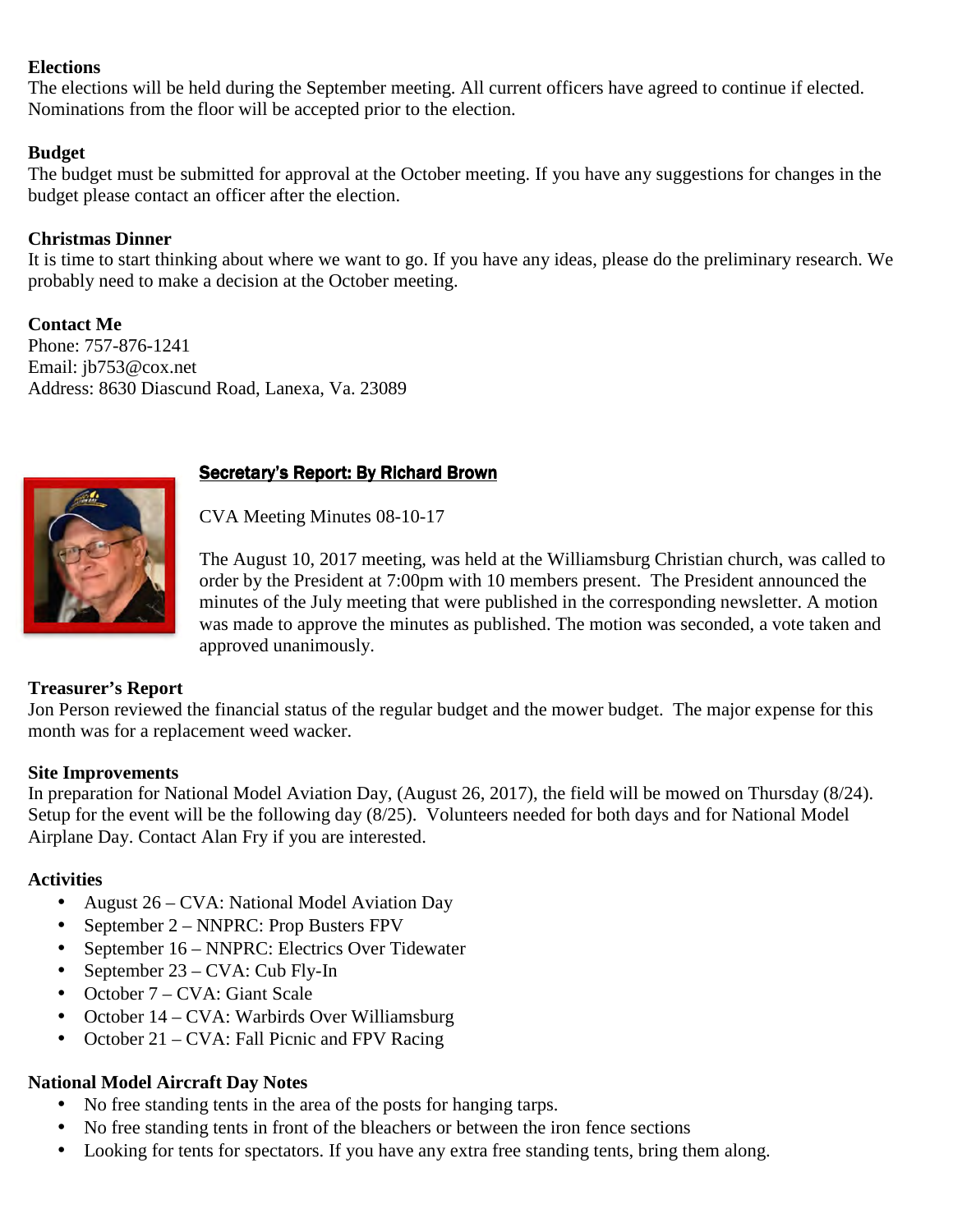- The roads signs for advertising an event were lost with the death of Joe Musika. Steve Kolet found a shop in Gloucester that could replace the signs for a nominal cost.
- There will be candy drops performed by Steve Kolet and his Porter, as well as a Barbie paratrooper drop.
- There will be viewers and headsets available for spectators during the FPV Quadcopter and Flying Wing demonstration.
- We are not sure that the Chick-fil-A Cow will make an appearance.

## **Safety**

None

## **Training**

Dick Brown soloed for the second time on August 20, 2017 with a glow engine aircraft. The first time was in 1976.

# **Club Promotion**

CVA Demo at Williamsburg Jamestown Airport on September 16, 2017 (rain date 9/23) has been canceled due to schedule conflicts.

## **Announcement**

Congratulations to CVA members Fran Hurd and Steve Kolet for their recent marriage.

## **Old Business**

There was more discussion about flying FPV aircraft and standard R/C at the same time. Several club members are concerned about the FPV course overlapping the north end of the runway. Since flying both FPV and standard R/C result in a restricted field of view, there is potential for mid-air collisions. John Backes suggested that the two groups take turns flying.

## **New Business**

Next month is elections for club officers. "Tex" Harrison has volunteered to act as the nominating committee.

## **Show & Tell**

There being no further club business the meeting was adjourned at 8:00 pm.



# Training: Alan Fry

# **Website of the Month**

This month's website of the month is called Flickr (pronounced flicker), more specifically AMA's page on Flickr. Flickr is an image hosting and video hosting website. AMA has over 85,000 photos on Flickr, including photos from CVA's 2017 NMAD. Here is the link:

https://www.flickr.com/photos/modelaircraft/

**Do you have a favorite website? If so, let me know and I will put it in the newsletter. Favorite online store, how to build, how to fly, etc- send me the link! My email address:** 

## AlanWFEmail-CVA@yahoo.com

## **Training Column**

The following is a reprint from a previous training column on safety. Safety tips that I have picked up over the last few years: